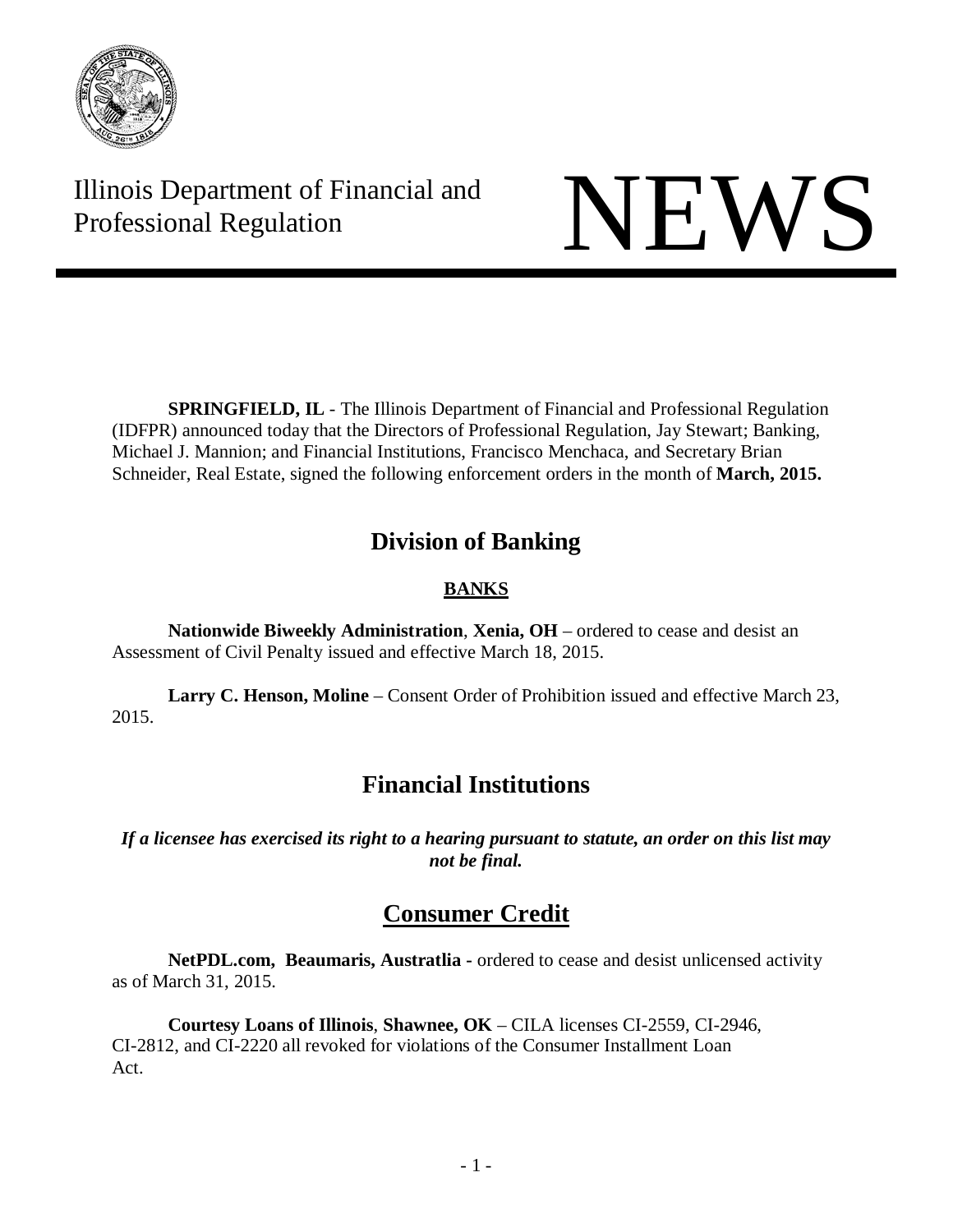## **Professional Regulation**

#### **ACCOUNTANT**

**Michael McGrath, Quincy** – licensed certified public accountant license (065-013121) placed in refuse to renew status as result of a suspension by consent of the privilege to practice before the Securities Exchange Commission (SEC) and an October 31, 2013 sanction imposed by the CA State Board of Accountancy not authorizing Respondent the privilege to practice accountancy in the State of CA for period of seven years from the date of the SEC discipline.

#### **APPRAISER**

**Roger Hagerty, Galesburg** – certified general real estate appraiser license (553-000723) suspended until September 30, 2015, followed by being placed in refuse to renew status, 5 year minimum, for performing three appraisal reports that contained significant errors and omissions.

**Orvelle Brown, Matteson** –certified residential real estate appraiser license (556- 000787) indefinitely suspended for a minimum of two years and fined \$5,000 for violating a provision or standard, including the Uniform Standards of Professional Appraisal Practice, for the development or communication of real estate appraisals; failed or refused without good cause to exercise reasonable diligence in developing, reporting, or communicating an appraisal; and engaging in dishonorable, unethical, or unprofessional conduct of a character likely to deceive, defraud, or harm the public.

**William Harpole, Oak Park, CA** – certified residential real estate appraiser license (556-000292) ordered to cease and desist the unlicensed practice as a certified residential real estate appraiser for rendering an opinion of value of property that could be construed as an appraisal while in non-renewed status.

**Gerald Joyce, Greenfield** – certified residential real estate appraiser license (556- 003130) reprimanded and fined \$3,000 for acting outside the scope of his license and appraising three properties that require a Certified General Real Estate Appraiser license and for developing and preparing an appraisal report for said properties which lacked credibility and contained significant errors and omissions.

**Donald Smyczynski, Naperville** – certified residential real estate appraiser license (556- 000614) indefinitely suspended for a minimum of five years and fined \$5,000 for developing and communicating a series of misleading appraisals that contained a series of errors or omissions and exceeded the scope of Respondent's license.

#### **ATHLETIC TRAINING**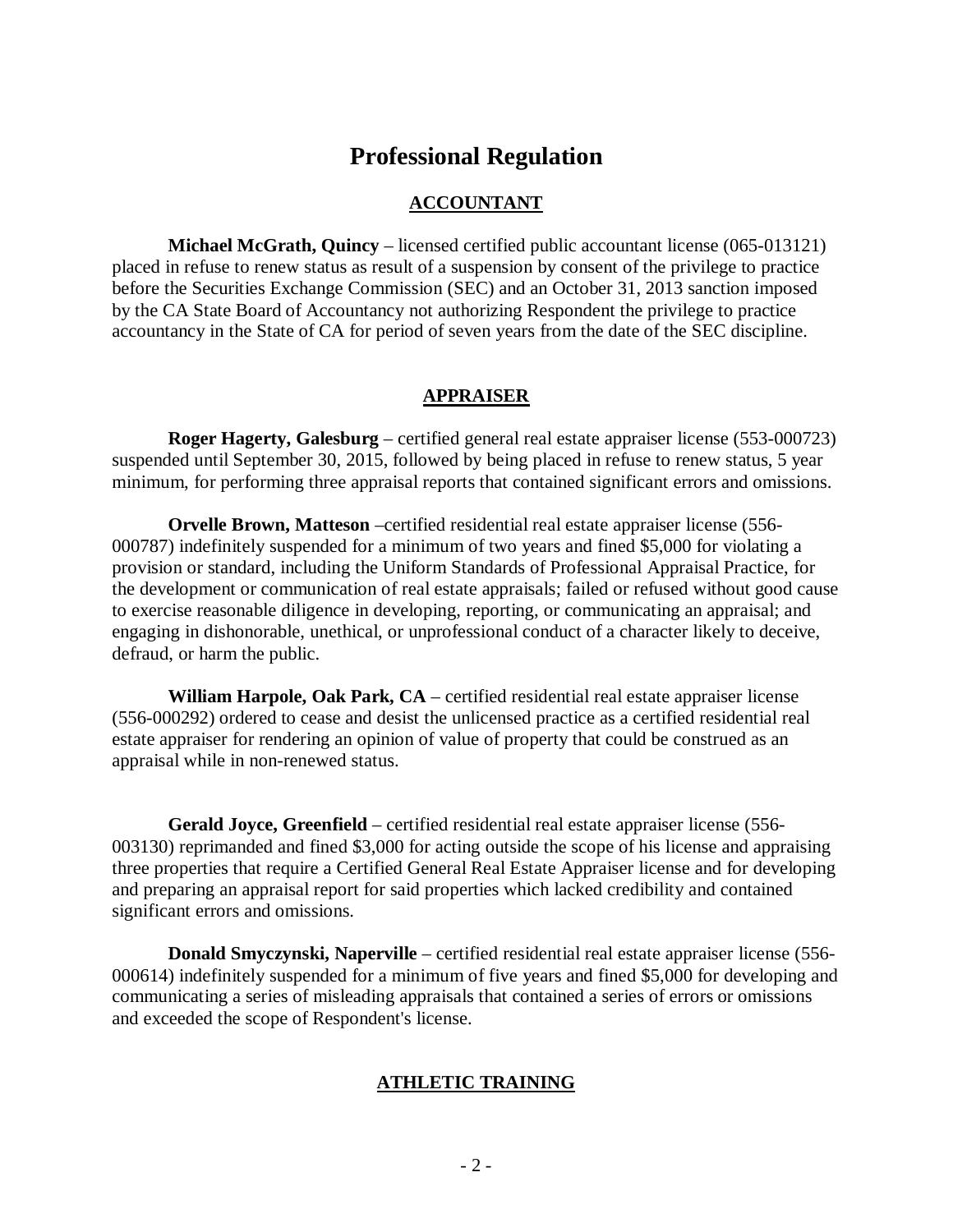**Paula Cummings, Lebanon** – athletic trainer license (096-001329) placed in refuse to renew status for practicing on an expired athletic trainer license.

#### **BARBER, COSMETOLOGY, ESTHETICS AND NAIL TECHNOLOGY**

The following individuals' cosmetology licenses were placed in refuse to renew status after defaulting on an Illinois Educational Loan:

| 011-304319  |
|-------------|
|             |
|             |
| .011-262487 |
|             |
|             |
| .011-248868 |
| 011-261826  |
| .011-285711 |
|             |
| .011-238824 |
|             |
|             |
|             |
|             |
|             |
|             |
| .011-273328 |
|             |

**Lori Brown, LaGrange Park** – cosmetology license (011-257863) restored to probation after defaulted on an Illinois educational loan and has now entered into a repayment agreement.

**Phillip Golf, Lombard** – cosmetology license (011app3358942) to be issued and placed on two and half year probation based on multiple criminal convictions.

**Michael Torres, Streator** – cosmetology license (011-308670) issued and placed on indefinite probation based on felony convictions.

**Theresa Nicholls, Decatur** – nail technician license (169-021224) restored to probation after defaulted on an Illinois educational loan and has now entered into a repayment agreement.

**Sparkling Nails Inc., Wauconda** – salon license (189-013962) and nail technician license (169-024405) reprimanded and fined \$750 jointly and severally based on respondents aiding and assisting unlicensed practice and violating the Act (implementing maintenance procedures not in accordance with sanitation standards).

**Le Beau Nails & Spa, Rolling Meadows** – salon license (189-016081) reprimanded and fined \$250 based on aiding and assisting the unlicensed practice of nail technology.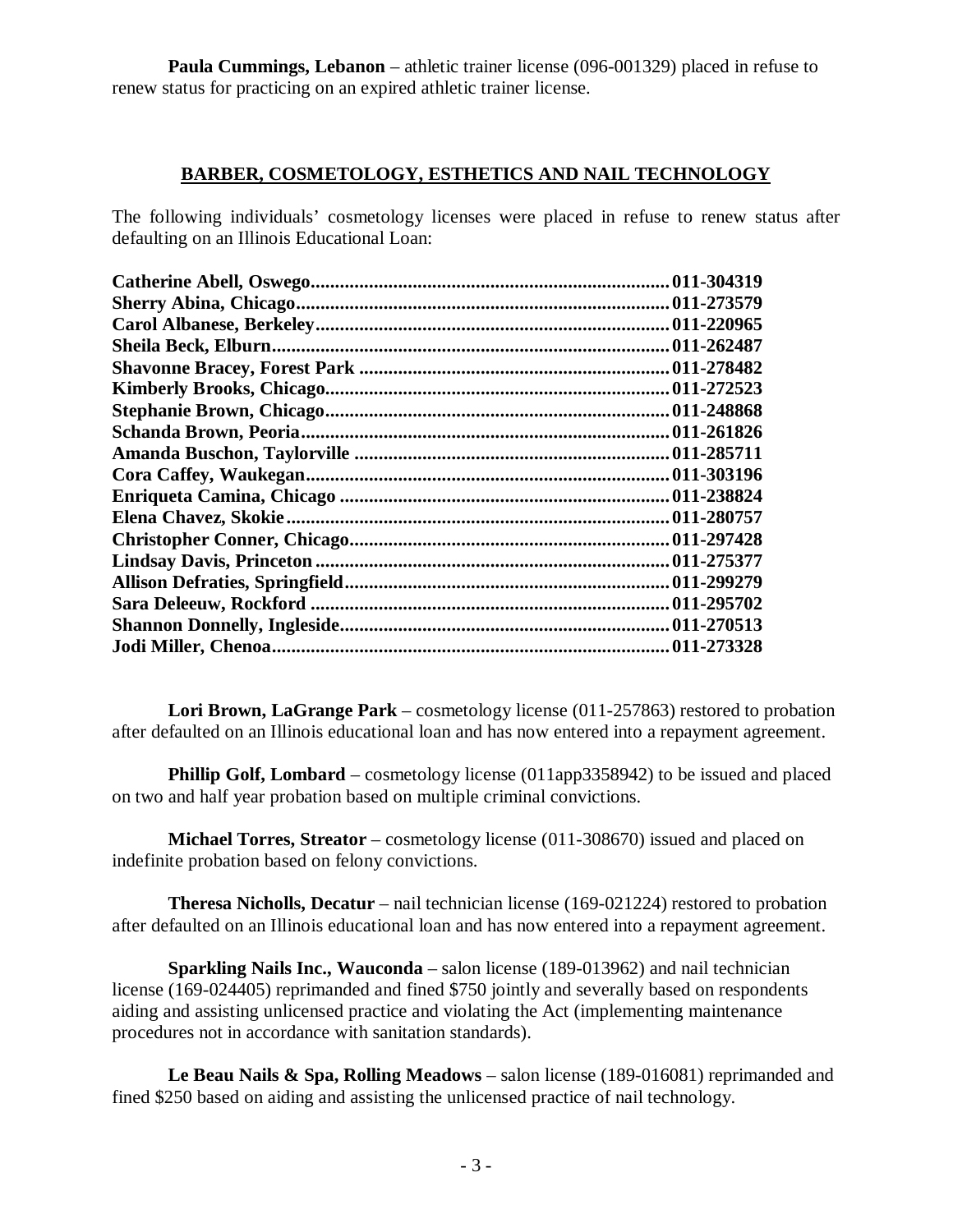**Le Nails, Belleville** – salon license (189-015925) reprimanded and fined \$500 for operating the salon prior to licensure with unlicensed persons providing services in an unsanitary manner.

#### **DENTAL**

**Rodney Bailey, Medora** – dental license (019-024777) and controlled substance license (319-013256) permanently revoked for conviction of aggravated criminal sexual abuse of a minor, a forcible felony which requires registration under the Sex Offender Registration Act.

#### **DETECTIVE, ALARM, SECURITY, FINGERPRINT VENDOR AND LOCKSMITH**

The following individuals' permanent employee registration cards were placed in refuse to renew status for being more than 30 days delinquent in the payment of child support: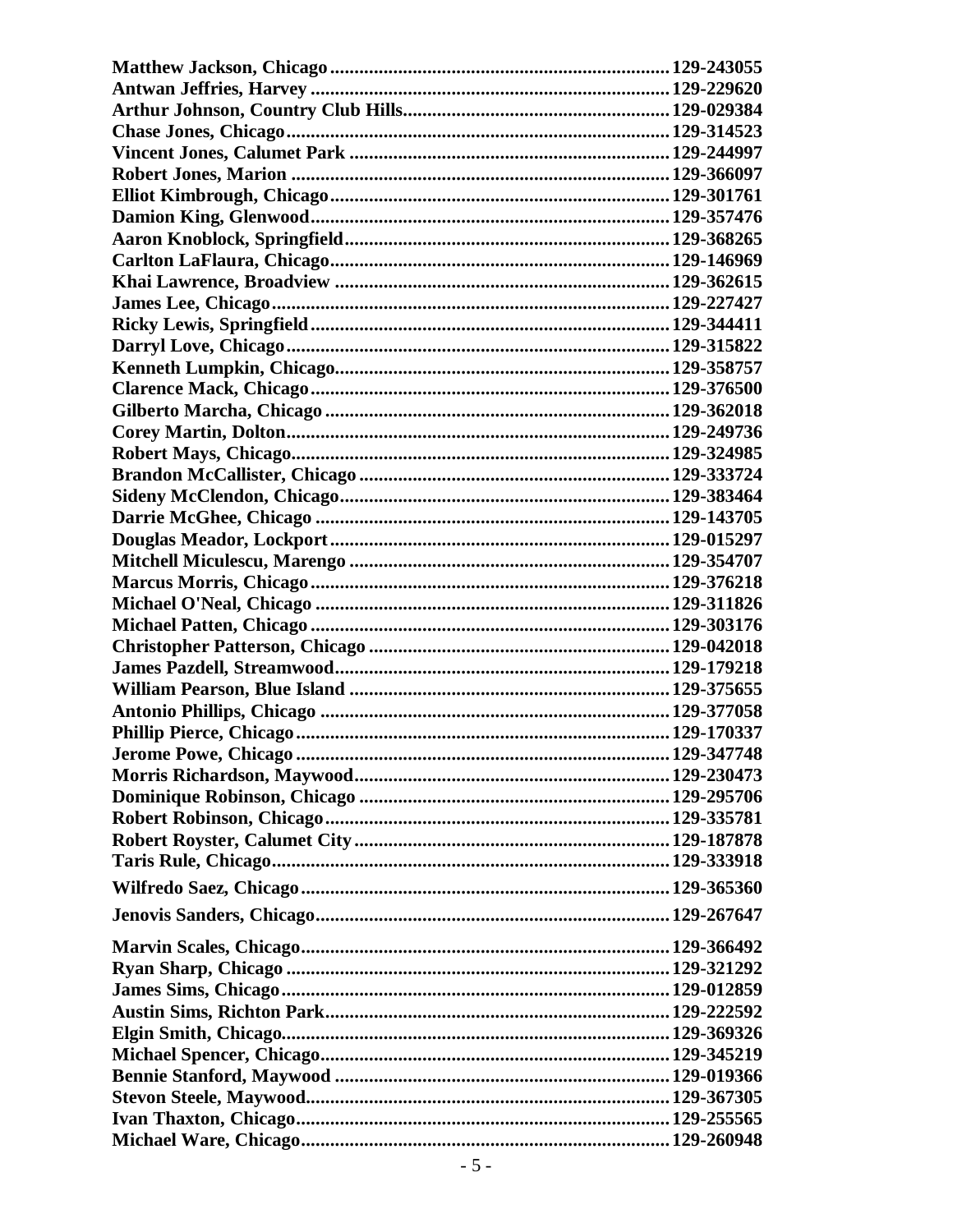**Artis Battle, Chicago** – permanent employee registration card (129-190726) revoked due to Felony Theft conviction in 2014, and for failure to report same.

**Anibal Contreras, Chicago** – permanent employee registration card (129-156517) and firearm control card (229-074700) placed in refuse to renew status for being more than 30 days delinquent in the payment of child support.

**Ramon Lee, Chicago** – permanent employee registration card (129-335580) indefinitely suspended for a minimum of 10 years due to felony conviction for aggravated battery/bodily harm in 2012 and failure to report same.

**Julian Martinez, Chicago** – permanent employee registration card (129-385277) issued and placed on probation for two years due to criminal conviction.

**Patrick Sago, Thornton** – permanent employee registration card (129-157905) placed on probation for one year due to criminal conviction.

**Jameka Scarbough, Chicago** – permanent employee registration card (129-372859) placed on probation for one year due to criminal conviction.

**La'Ty Swain, Chicago** – permanent employee registration card (129-385279) issued and placed on probation for two years due to criminal conviction.

#### **FUNERAL DIRECTORS & EMBALMERS**

**Mayday Xtutrilla, Chicago Heights** – funeral director and embalmer trainee license (033-012652) placed in refuse to renew status for being more than 30 days delinquent in the payment of child support.

**Levi King, Belleville** – funeral director and embalmer license (034-012034) reprimanded and fined \$2,500 for aiding and assisting unlicensed practice and filing a death certificate late on a coroner case for a decedent buried out of state.

#### **HOME INSPECTION**

**Anthony Giardino, Schiller Park** – home inspection license (450-011303) issued and placed on probation for one year due to a prior felony conviction.

**Clayton Petryshyn, Lyndon** – home inspection license (450-011318) issued and placed on probation for two years due to a prior felony conviction in 2008 for residential burglary.

**Zachary Richards, Decatur** – home inspection license (450-010725) suspended for being more than 30 days delinquent in the payment of child support.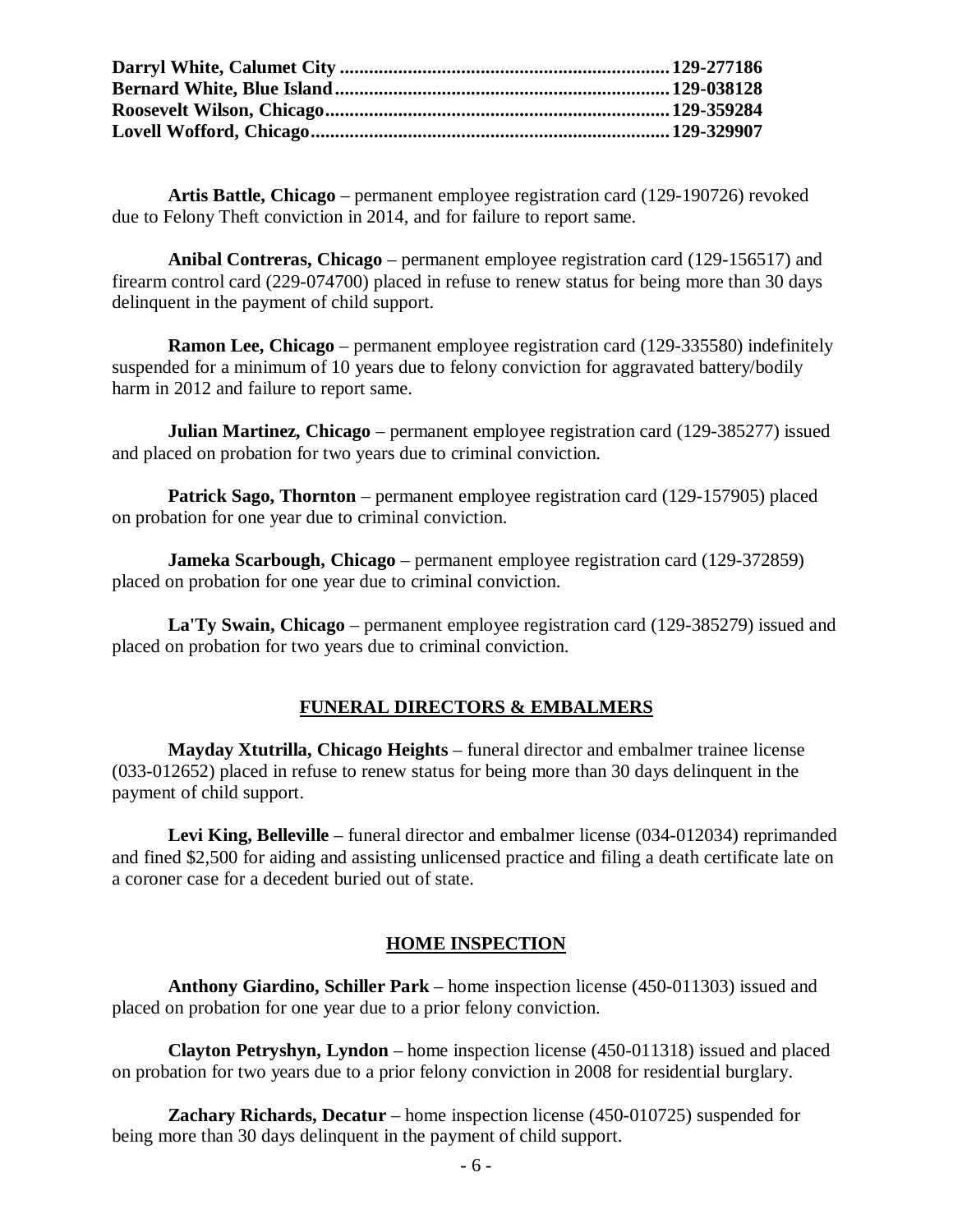**Michael Kenny, Naperville** – (unlicensed), **Rajeev Rai, Naperville** – (unlicensed) and **Rai Holdings, Inc., Naperville** – (unlicensed) all ordered to cease and desist the unlicensed practice of home inspection and each assessed a \$2,500 civil penalty.

**Bryan Wade, Naperville** – (unlicensed) ordered to cease and desist the unlicensed practice as a home inspector and assessed a \$2,500 civil penalty.

#### **MASSAGE THERAPY**

**Ashdon Bartley, North Chicago** – massage therapy license (227app3362280) to be issued and placed on non-reporting probation for one year as a result of pleading guilty and being found guilty in June 2012 to a criminal misdemeanor theft charge.

**Laihua Ding, Springfield** – massage therapy license (227-016993) reprimanded and fined \$500 for permitting two employees/agents of the Bamboo Spa, to provide massage for compensation services to patrons/customers of the Bamboo Spa without such employees/agents being licensed by DPR to practice as massage therapists in the State of Illinois.

**Andrew Majetich, Plainfield** – massage therapy license (227-010450) restored to probation after defaulted on an Illinois educational loan and has now entered into a repayment agreement.

**Kerry Rigby, Naperville** – massage therapy license (227-017800) issued and placed on probation for two years as a result of pleading guilty and being found guilty of a May 2014 criminal felony charge for Unlawful Drug Possession.

**Arianne Smith, Streamwood** – massage therapy license (227-005775) placed in refuse to renew status due to a May 2013 criminal felony conviction for Aggravated DUI, and a May 2013 criminal misdemeanor conviction for DUI related to alcohol abuse.

**Randall Wendt, Volo** – massage therapy license (227-015951) revoked because during the course of treatment, respondent touched/fondled the client's breasts, inserted his penis in the client's mouth, and digitally penetrated the client's vagina.

**Sun Ge, Chicago** – (unlicensed) ordered to cease and desist the unlicensed practice of massage therapy.

**Chen Lanting, Waukegan** – (unlicensed) ordered to cease and desist unlicensed practice of massage therapy.

**Ai Xin, Carpentersville** – (unlicensed) ordered to cease and desist the unlicensed practice of massage therapy.

#### **MEDICAL**

**John Anson, Wilmette** – physician and surgeon license (036-071360) placed in refuse to renew status due to a sister-state discipline in the state of Nevada.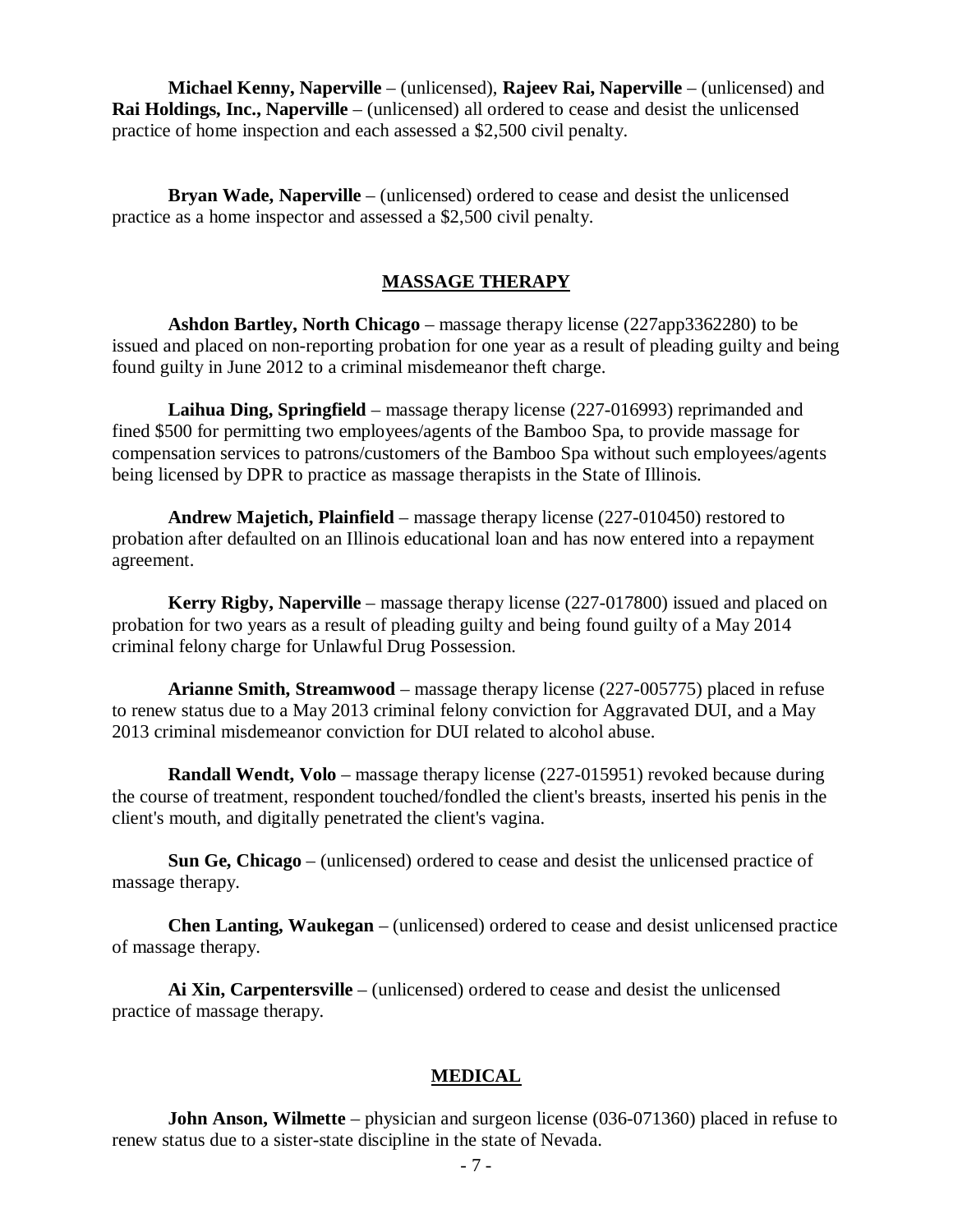**Leslie Carroll, Downers Grove** – physician and surgeon license (036-090436) placed in refuse to renew status due to a sister-state discipline in the state of New Mexico.

**Barry Fischer, Elmwood Park** – physician and surgeon license (036-060013) suspended for 60 days, followed by indefinite probation for a minimum of two years and controlled substance license (336-024599) indefinitely suspended for a minimum of one year for prescribing controlled substances to his employer without clinical evaluation and proper documentation.

**Lawrence Highman, Clousa, CA** – physician and surgeon license (036-043400) placed in refuse to renew status due to a sister-state discipline in the State of California.

**Kishor Jain, Chicago** – physician and surgeon license (036-057955) and controlled substance license (336-022604) permanently revoked due to a conviction of Unlawful Restraint, a forcible felony.

**Shahida Khan, London, OH** – physician and surgeon license (036-067742) placed in refuse to renew status due to a sister-state discipline by the state of Ohio.

**Craig Maskil, Redgranite, WI** – physician and surgeon license (036-110848) must be placed on permanent inactive status by Respondent for a violation of his existing probation.

**Thomas Michaelis, Sylvania, OH** – physician and surgeon license (036-109934) permanently revoked for conviction of Attempted Gross Sexual Imposition in the state of Ohio, a forcible felony.

**William Mikaitis, Lockport** – physician and surgeon license (036-064197) and controlled substance licenses (336-028623, 336-094143) temporarily suspended for unprofessional conduct, aiding and abetting unlicensed practice of medicine and multiple violations of the Controlled Substance Act.

**Sara Nelson, Bothell, WA** – physician and surgeon license (036-114371) placed in refuse to renew status after Department received information that she inappropriately prescribed controlled substances to several patients of her private practice in Illinois.

**Henry Notardonato, Somerset, NJ** – physician and surgeon license (036-106940) reprimanded due to a sister-state discipline in the state of New Jersey.

**Emmanuel Nwaokocha, Skokie** – physician and surgeon license (036-067760) indefinitely suspended for a minimum of three years after he plead guilty to criminal charges related to Medicare Fraud.

**Kosit Prieb, Belleville** – physician and surgeon license (036-047055) reprimanded, must complete 20 hours of continuing medical education and fined \$5,000 for failing to properly treat a patient's metacarpal fracture.

**Mark Rowley, Chicago** – physician and surgeon license (036-065064) placed in refuse to renew status due to a sister-state discipline in the state of Oregon.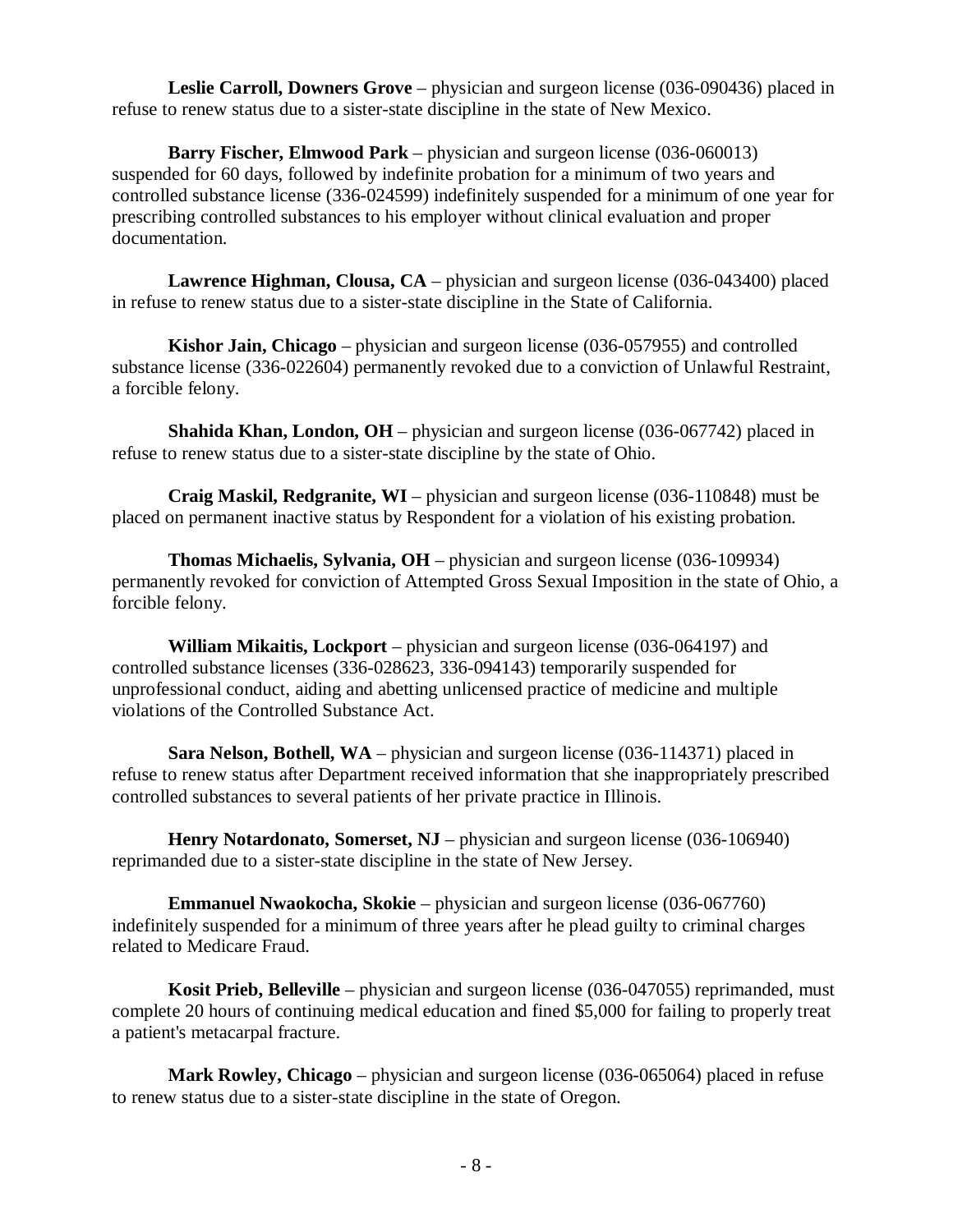**William Steinmetz, Danville** – physician and surgeon license (036-064960) indefinitely suspended because of his alcohol abuse even on work days when he is potentially treating patients.

**Korathu Thomas, Northbrook** – physician and surgeon license (036-053507) reprimanded, required to take remedial CME and fined \$3,000 for purchasing non-FDA approved products for his practice.

**Marcelo Trabado, Orland Park** – physician and surgeon license (036-048143) reprimanded after he entered into Integrity Agreement with the Illinois Department of Healthcare and Family Services.

**Norman Williams, Chicago** – physician and surgeon license (036-125427) and controlled substance license (336-086662) both permanently revoked due to conviction of criminal sexual assault, a forcible felony in the state of Illinois.

**Kirk Price, Springfield** – chiropractic license (038-005712) automatically, indefinitely suspended for a minimum of 12 months for his failure to comply with the terms and conditions of the Department's on-going indefinite probation.

#### **NURSING**

**Denise Ambroz, Dyer, IN** – registered nurse license (041-182813) reprimanded due to a sister-state discipline in the state of Indiana for incompetence.

**Junjee Arroyo, Elmhurst** – registered nurse license (041-285950) reprimanded and fined \$1,000 for having pled guilty to Conspiracy to Defraud the United States, a felony, before the United States District Court and having been sentenced to four year probation.

**Teresa Bachman, Eureka** – registered nurse license (041-298177) placed on indefinite probation for a minimum of two years after a positive screen at a facility in the State of Illinois in January, 2012.

**Marla Bernard, Rockford** – registered nurse license (041-321452) placed in refuse to renew status after defaulted on a Nursing Education Scholarship obligation to the Illinois Department of Public Health.

**Kerry Bradford, Chicago** – registered nurse license (041-257008) suspended for being more than 30 days delinquent in the payment of child support.

**Carol Byers, DeKalb** – registered nurse license (041-324994) restored to indefinite probation with work restrictions for a minimum of one year and effective upon payment of fees and filing of forms.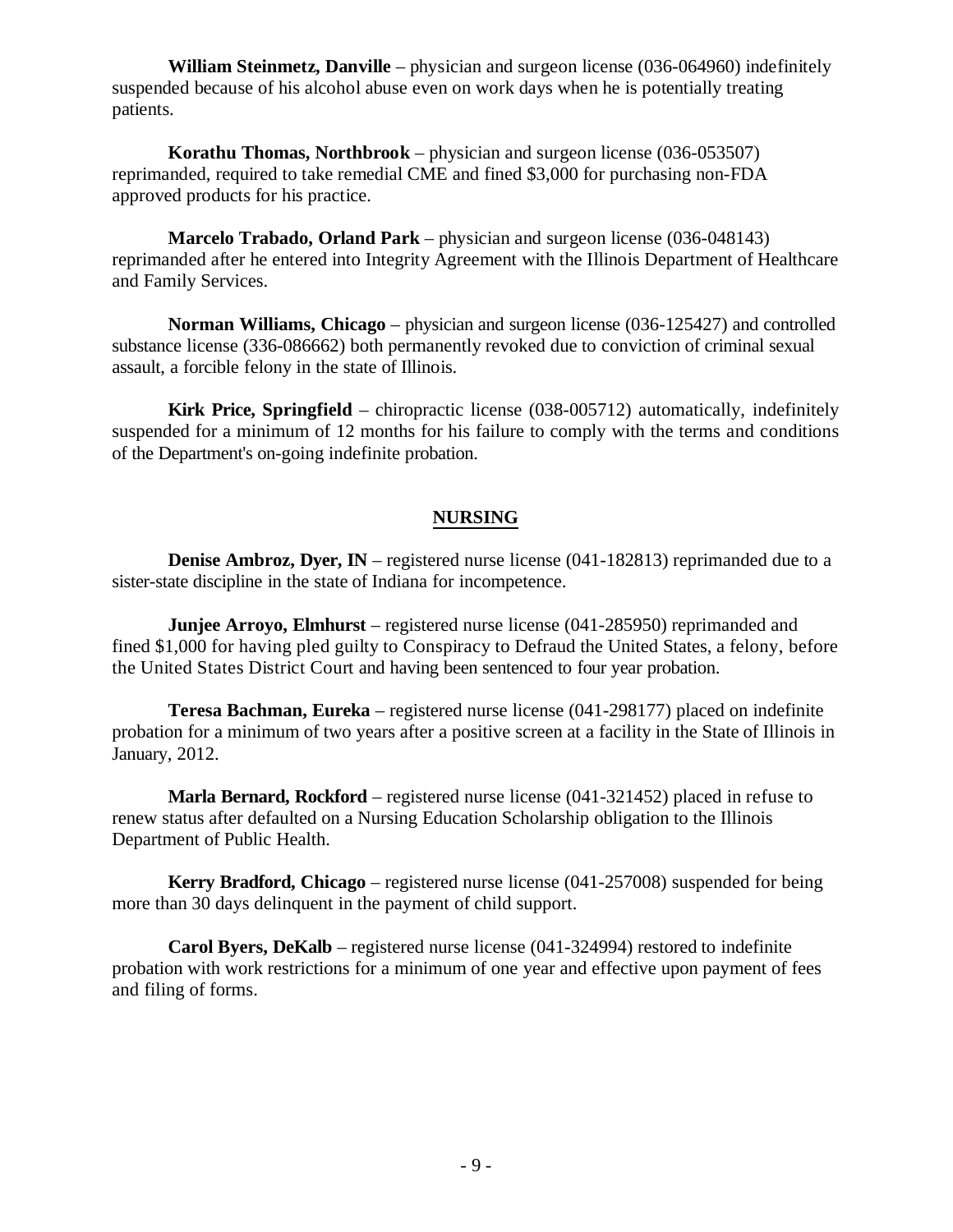**P. Jean Coffey, Glen Carbon** – registered nurse license (041-371506) placed in refuse to renew status for having defaulted on a Nursing Scholarship obligation to the Illinois Department of Public Health.

**Hernan Cruz, Hoffman Estates** – registered nurse license (041-410307) placed on indefinite probation for a minimum of one year due to a sister-state discipline in the state of Texas.

**Kelly Ferreira, Lincoln** – registered nurse license (041-224999) indefinitely suspended because on July 12, 2012, Respondent was convicted of Driving While Under the Influence of Alcohol, a Class A Misdemeanor, and Failure to Render Aid and Give Information, a Class A Misdemeanor, and on October 15, 2008, Respondent plead guilty of Driving Under the Influence of Alcohol, a Class A Misdemeanor.

**Jeanette Hays, Casey** – registered nurse license (041-272652) indefinitely suspended for a minimum of three months for failing to complete an accident report for a resident falling out of a wheel chair, make a proper nursing assessment of the resident, enter the incident on the resident's chart, and notify the resident's physician at Casey Health Care Center (the "facility"), in Casey, Illinois.

**Tira Henry, Chicago** – registered nurse license (041-380286) placed in refuse to renew status as a result of having defaulted on a Nursing Education Scholarship obligation to the Illinois Department of Public Health.

**Rinel Hernando, Montebello, CA** – registered nurse license (041-293819) placed in refuse to renew status after he pled guilty to wrongful use of cocaine at a general court-martial.

**Kimberly Ingram, Chicago** – registered nurse license (041-300967) restored to probation after defaulted on an Illinois educational loan and has now entered into a repayment agreement.

**Jo Kiley, La Harpe** – registered nurse license (041-408704) reprimanded for use of inappropriate language toward a patient.

**John Kurcz, Deer Park** – registered nurse license (041-264535) indefinitely suspended for a minimum of one year for having been sentenced May 29, 2013 on Driving Under the Influence of Alcohol (24 months probation); Respondent failed to report 2008 sentence for Criminal Trespass to Building; failed to report 2001 sentence for Driving Under the Influence of Alcohol.

**Larry Owens, Haworth, OK** – registered nurse license (041-330734) placed in refuse to renew status due to a sister-state discipline in the state of Arkansas.

**Wendy Plaza-Gates, Rockford** – registered nurse license (041-334762) placed in refuse to renew status as a result of having defaulted on a Nursing Education Scholarship obligation to the Illinois Department of Public Health.

**Georgianne Shipman, Corona, CA** – registered nurse license (041-265375) placed in refuse to renew status due to a sister-state discipline in the state of California.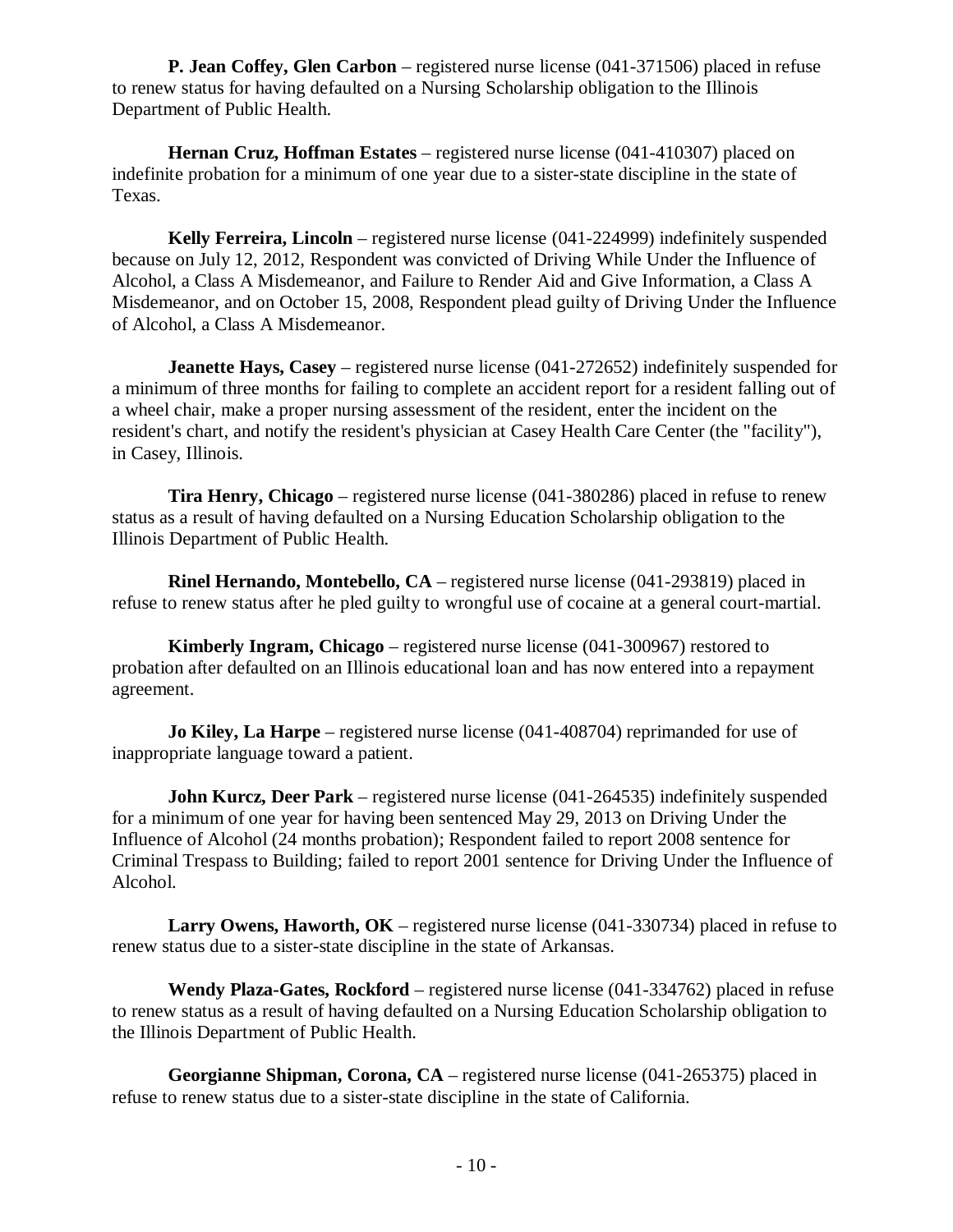**Jessie Valkenaar, Wadsworth** – registered nurse license (041-383798) reprimanded for having tested positive for marijuana at a facility in the state of Illinois in October, 2012.

**Brent Vanham, Carterville** – registered nurse license (041-330583) placed on probation with work restrictions for a minimum of two years for substance abuse and diversion of controlled substances.

**Cheryl Wardean, Tinley Park** – registered nurse license (041-297977) automatically, indefinitely suspended for a minimum of 12 months for a violation of probation.

**Amanda Blair, Junction** – licensed practical nurse license (043-088076) placed in refuse to renew status for theft of controlled substances from a resident.

**Sheila Bollin, Chicago** – licensed practical nurse license (043-082043) reprimanded for submitting a fraudulent Tuberculosis screening form to her employer.

**Samantha Clutts, Murphysboro** – licensed practical nurse license (043-104444) placed in refuse to renew status due to multiple convictions for Retail Theft.

**Sarah Farler, Rosiclare** – licensed practical nurse license (043-112694) placed in refuse to renew status due to a conviction for theft.

**Angela Holtz, Davenport, IA** – licensed practical nurse license (043-101642) placed in refuse to renew status for voluntarily surrendering her Alabama nursing license to the Alabama Board of Nursing.

**Shyla James, Chicago** – licensed practical nurse license (043-106097) placed in refuse to renew status as a result of her having defaulted on Nursing Education Scholarship obligations to the Illinois Department of Public Health.

**Bobbie Lance, Cutler** – licensed practical nurse license (043-090109) suspended for six months and followed by indefinite probation for a minimum period of two years for practicing on a falsified nursing license.

**Lisa McElroy, Colona** – licensed practical nurse license (043-106734) indefinitely suspended for a minimum of six months for intentionally false charting that a resident was lowered to the ground instead of that he had fallen.

**Misty Relch, Bluford** – licensed practical nurse license (043-084314) placed in refuse to renew status for suspected drug abuse and refusal to submit to a drug screen.

**Sandra Turner, Chicago** – licensed practical nurse license (043-069309) placed on indefinite suspension for a minimum of six months due to a conviction for vendor fraud.

**Stacie Zoph, McLeansboro** – licensed practical nurse license (043-087895) placed in refuse to renew status for falsification of documents.

#### **NURSING HOME ADMINISTRATOR**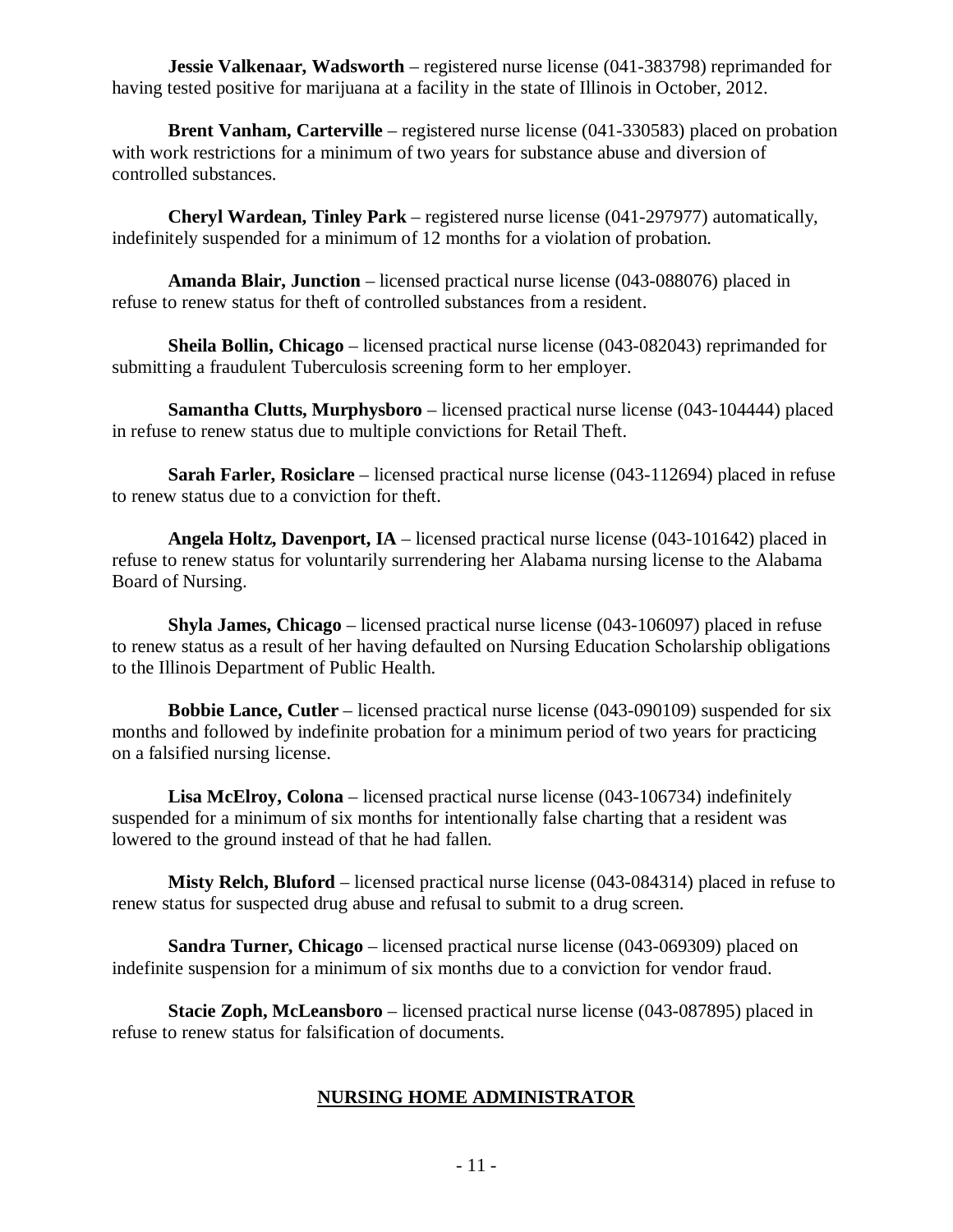**Joseph Rasmussen, Leroy** – nursing home administrator license (044-010617) placed in refuse to renew status after respondent failed to prevent verbal abuse and involuntary seclusion of a resident, failed to ensure that the staff reported abuse allegations in a timely manner, and failed to develop and follow an abuse prevention policy.

#### **OCCUPATIONAL THERAPY**

**Keri Marion, Urbana** – occupational therapy license (057-004252) issued with reprimand as a result of a 2013 criminal misdemeanor conviction related to alcohol abuse.

#### **PHARMACY**

**Karen Aultz, Rockford** – pharmacy technician license (049-131847) restored to probation after defaulted on an Illinois educational loan and has now entered into a repayment agreement.

**Shaconda Clemons, Chicago** – pharmacy technician license (049-204199) placed in refuse to renew status after diverted seven bottles of Promethazine with Codeine, as well as other merchandise from Walgreens Pharmacy #1249 in Cicero, Illinois without a physician prescription or payment.

**Maritza Galvez, Stone Park** – pharmacy technician license (049-223833) placed in refuse to renew status for being more than 30 days delinquent in the payment of child support.

**Aaron Lee, Shorewood** – pharmacy technician license (049-181403) placed in refuse to renew status after diverted Tramadol on or about May, 2013 through October 3, 2013, from Walgreens Pharmacy in Plainfield, Illinois.

**Susan Termini, Itasca** – pharmacy technician license (049-083979) placed in refuse to renew status after diverted 500 tablets of Phentermine HCL from Walgreens Pharmacy #6462 in Franklin Park, Illinois without a physician prescription.

#### **REAL ESTATE**

**Gabriel Abarca, Cicero** – real estate managing broker license (471-016729) placed in refuse to renew status for being more than 30 days delinquent in the payment of child support.

**Aty Biswese, Atlanta, GA** – real estate managing broker license (471-016441) placed on probation for one year and fined \$1,000 for failing to disclose information to the Department on an application.

**Curtis Jaynes, Country Club Hills** – real estate managing broker license (471-005407) revoked for violating the terms of a Consent Order.

**Willie Phelps, Orland Park** – real estate managing broker license (471-003644) revoked for violating the terms of an Order.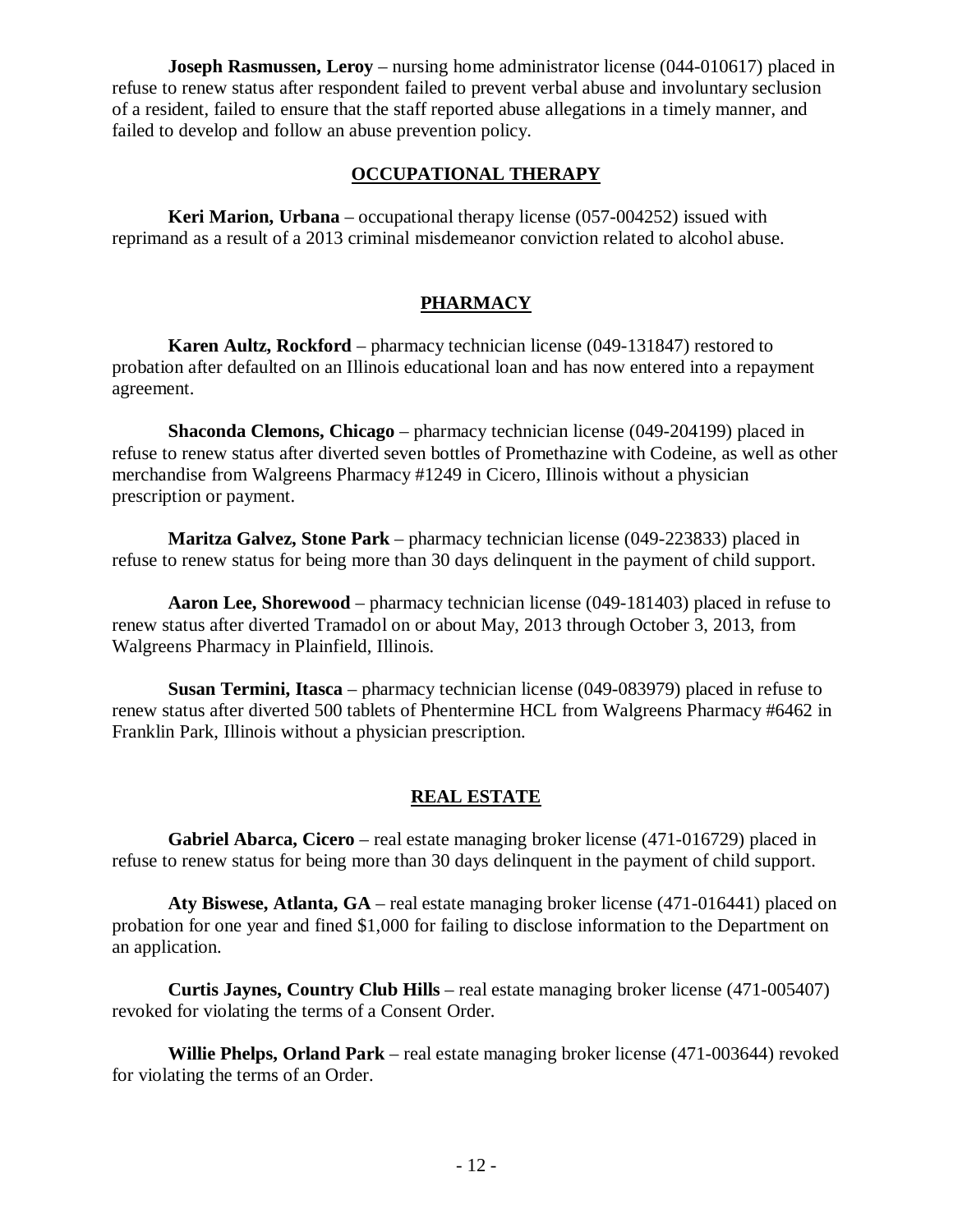**Stamatios Shinas, Libe**r**tyville** – licensed real estate leasing agent student license (472- 010378) revoked and fined \$2,500 for repeatedly violating his "refuse to renew" status and for identifying himself falsely in order to wrongfully take a security deposit.

**Carol Holland, Chicago** – real estate broker license (475-128061) fined \$500 for failing to complete her required continuing education for the May 1, 2009 to April 30, 2012 renewal period time.

**Mark Johnson, Madison, WI** – real estate broker license (475app3448633) to be issued and placed on probation for one year due to prior felony criminal conviction.

**Fred Masco, Naperville** – real estate broker license (475-090219) and **Real Estate Concepts, Naperville** – real estate broker partnership license (479-000775) reprimanded, ordered to cease and desist unlicensed practice (non-renewed) of real estate, and fined \$1,000 owed jointly and severally.

**Jason Rockford, Ottawa** – real estate broker license (475-164842) issued and place on probation for one year due to prior felony criminal conviction.

**Rustam Sadygov, Buffalo Grove** – real estate broker license (475-164972) issued and placed on probation for one year due to a prior felony conviction.

**Matt Wright, Carbondale** – real estate broker license (475-123659) fined \$1,000 and ordered to complete coursework for failing to complete his continuing education for the May 1, 2009 to April 30, 2012, renewal period on time and also for failing to complete his continuing education for the period of May 1, 2012 to respondent's late renewal on December 3, 2014.

**Housedoctors Property Inspections, Inc., Naperville** – (unlicensed) ordered to cease and desist the unlicensed practice of real estate.

#### **ROOFING CONTRACTORS**

**Allstate Roofing, Olathe, KS** – roofing contractor license (104-016434) reprimanded and fined \$3,500 based on engaging in the practice of roofing contracting prior to licensure.

**Peterson Roofing Co, Mt. Prospect** – roofing contractor license (104-002674) reprimanded and fined \$750 based on respondent aiding and assisting unlicensed roofing contracting practice.

**Great Lakes Roofing and Engineering, Chicago** – (unlicensed) ordered to cease and desist the unlicensed practice as a roofing contractor.

**James Lopez, Kankakee** – (unlicensed) ordered to cease and desist the unlicensed practice as a roofing contractor.

**Millers Roofing, Bloomfield, IN** – (unlicensed) ordered to cease and desist the unlicensed practice as a roofing contractor.

**Stead Sheet Metal, Inc., Niles** – (unlicensed) ordered to cease and desist the unlicensed practice as a roofing contractor.